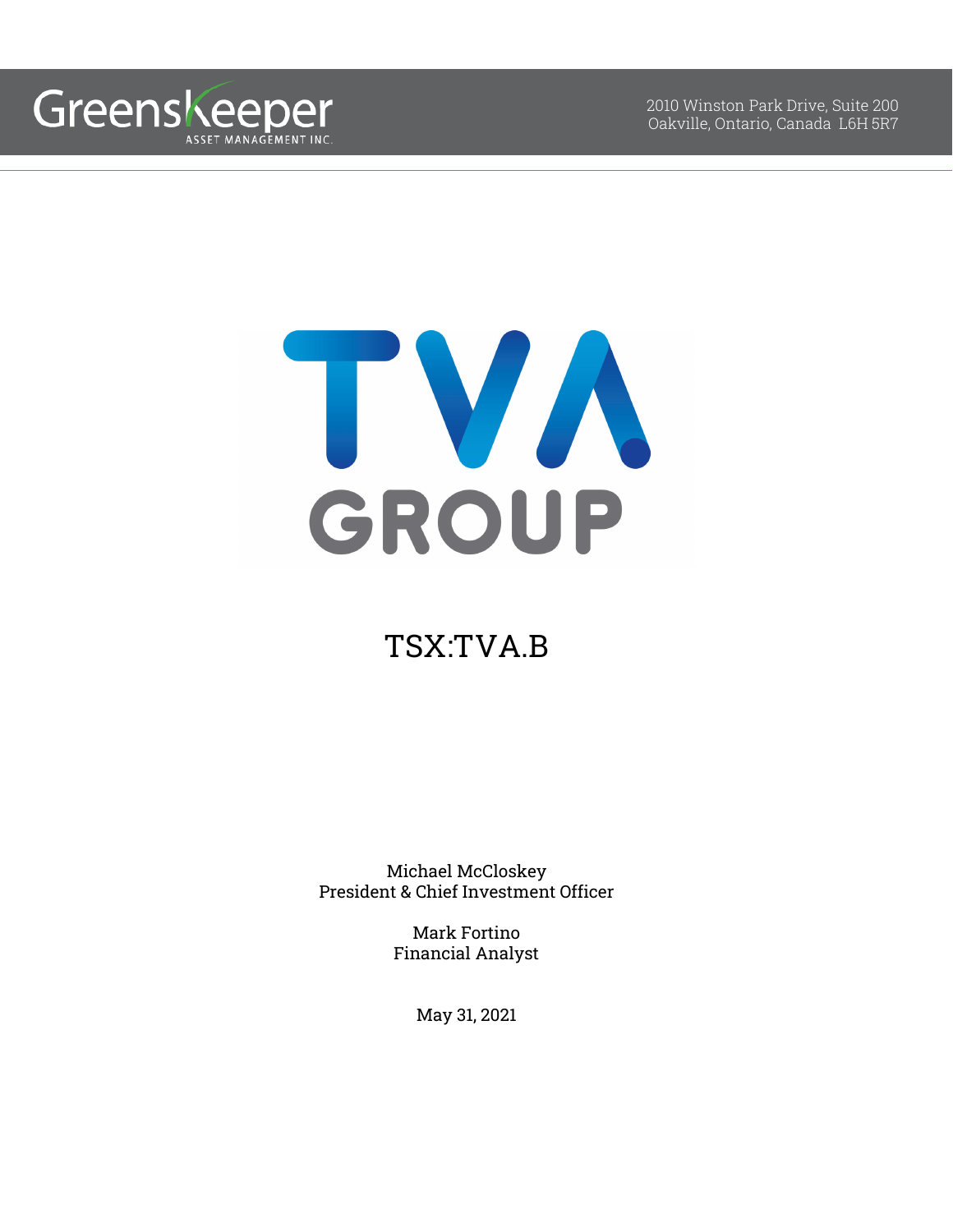

## Note: All dollar figures are \$CAD unless stated otherwise.

## **Introduction**

TVA Group Inc. (TVA) is the largest French-Canadian broadcasting and magazine company in Canada by market share. The company was founded in 1960 and operates as a publicly traded subsidiary of Quebecor Media Inc (QMI). TVA has four primary segments: broadcasting, film production and audiovisual services (FPAS), magazines, and production and distribution. The company is headquartered in Montreal, Quebec and its stock trades on the Toronto Stock Exchange (TSX: TVA.B).

TVA currently earns a double-digit ROIC and is trading at 2.7x LTM P/E and a 38% free cash flow yield. The company has almost no debt. With a market capitalization of \$124 million and a public float of only \$39 million, TVA attracts little analyst coverage and is not well-known by the investment community. The combination of these factors leads to the potential for significant mispricing.

|                     | 2017   | 2018   | 2019   | 2020   | <b>LTM</b> |
|---------------------|--------|--------|--------|--------|------------|
| Owner EPS           | \$0.86 | \$0.61 | \$0.87 | \$1.13 | \$1.06     |
| <b>IFCF / Share</b> | \$0.88 | \$0.71 | \$0.88 | \$1.14 | \$1.07     |
|                     |        |        |        |        |            |
| P/E                 | 3.3x   | 4.6x   | 3.3x   | 2.5x   | 2.7x       |
| <b>IFCF Yield</b>   | 30.9%  | 24.8%  | 30.9%  | 40.0%  | 37.6%      |

Source: Company Filings, GreensKeeper Analysis P/E and FCF Yield based on current trading price of \$2.85 per TVA.B share

## **Operating Segments**

## Broadcasting (80% of FY20 Revenue, 15% Adj. EBITDA Margin)

The broadcasting segment includes television broadcaster TVA Network, specialty channels (aka cable networks) including sports, and content production through TVA Productions and TVA Films. The company owns and operates six of the ten stations that make up TVA Network and has varying ownership interests in four affiliated regional stations.

The TVA Network signal reaches nearly the entire French-speaking audience in the Province of Quebec, as well as almost the entire French-speaking audiences in Ontario and New Brunswick, and a significant portion of the francophone viewers in the rest of Canada. TVA Network is the dominant broadcaster serving French-speaking audiences. Revenue in this segment is primarily driven by the sale of advertising and subscription fees paid by cable and satellite distributors (known as broadcasting distribution undertakings or BDUs in Canada).

**Disclosure: Certain funds and accounts managed by GreensKeeper Asset Management Inc. may own shares of TVA and other securities mentioned in this report. This report should not be viewed as a solicitation or recommendation to transact in a security or financial product and should not be relied upon as investment advice. Please conduct your own research before making any investment decisions.**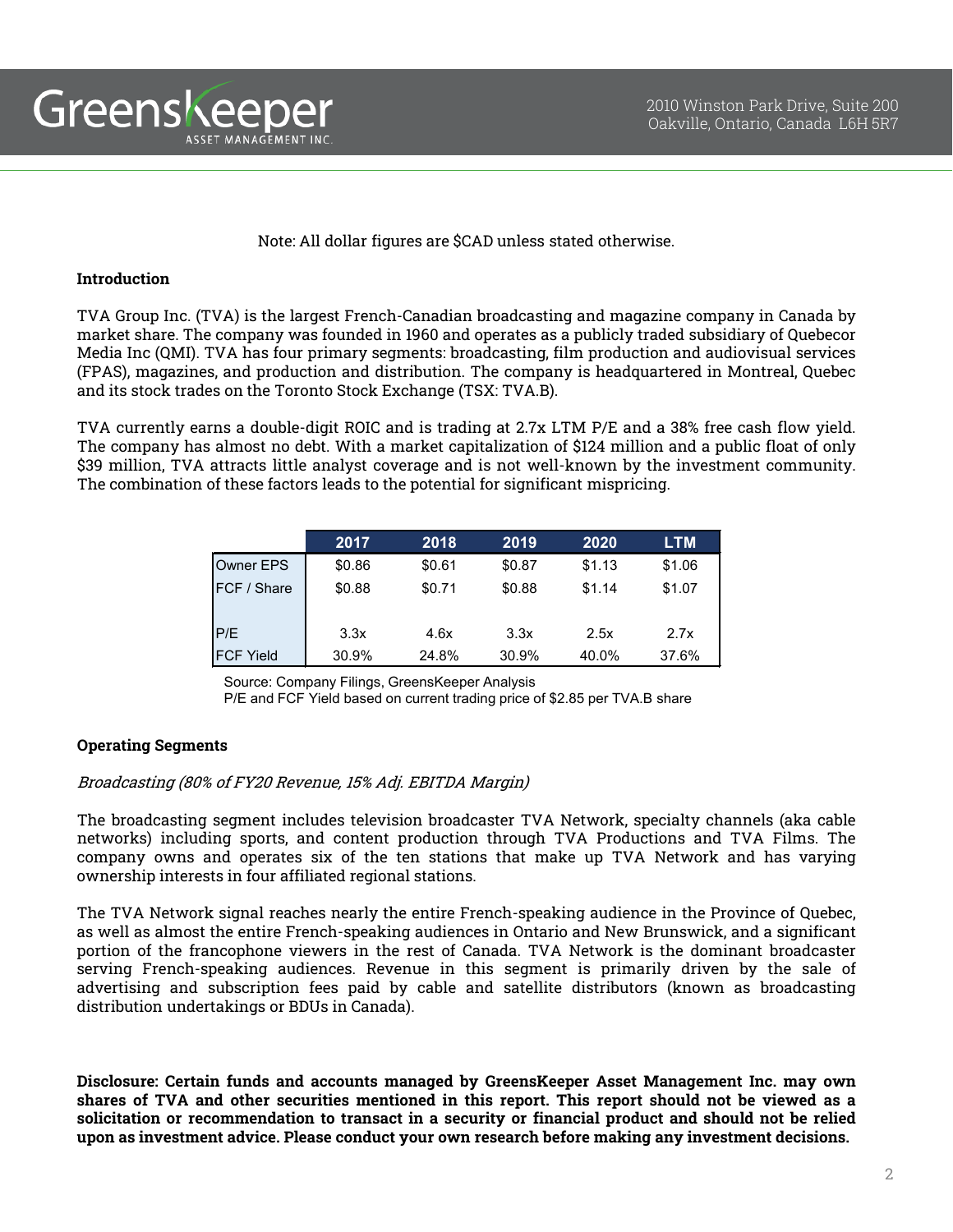# Film Production & Audiovisual Services (12% of FY20 Revenue, 24% Adj. EBITDA Margin)

This division provides services to the film and television industries including soundstage and equipment leasing, mobile and post-production services, visual effects and dubbing. TVA owns and rents out 18 purpose-built soundstages of approximately 212,000 sq. ft. in Montreal and St-Hubert Quebec. Revenue is driven by shooting stage, mobile and equipment rental services (47% of segment revenue), dubbing, subtitling and described video services (21% of segment revenue) with the balance coming from postproduction and visual effects services.

Customers primarily consist of a few major motion picture studios and third-party filmmakers. TVA's customer base is relatively concentrated with no long-term or exclusive service agreements. However, the company has been able to consistently attract customers. Canada attracts many US film and TV productions due to generous government tax incentives, lower labour costs and a cheaper dollar.

The video post-production services industry in Canada is highly fragmented, with the largest player (Technicolor SA) controlling less than 5% of the market. <sup>1</sup> TVA faces competition in soundstage and equipment rentals from a few sizable companies located in major metropolitan areas in Canada such as Toronto and Vancouver. Notably, Bell Media acquired a majority interest in Toronto's Pinewood Studios in 2018.

The FPAS segment is a small portion of overall revenue but generates relatively high margins and represented 17% of total company EBITDA in 2020.

## Magazines (9% of FY20 Revenue, 19% Adj. EBITDA Margin)

The magazine segment publishes more than 50 French-language titles and operates websites broadcasting its content on various digital platforms. Revenue is driven by advertising sales, newsstand sales, and subscription revenue. This business is in secular decline and has shrunk by 60% since 2016 but management has done a good job of controlling costs and the segment remains profitable.

## Production & Distribution (2% of FY20 Revenue, 10% Adj. EBITDA Margin)

This division produces and distributes TV shows and movies worldwide through the Incendo Group, a Quebec-based firm that TVA acquired in 2019 for \$19.5 million. Incendo Group's revenues are driven by the distribution of films internationally.

#### **Niche Industry**

Greenskeeper

ASSET MANAGEMENT INC.

The French-Canadian TV industry is highly concentrated with five companies collectively controlling 85% of the market. TVA Group holds a dominant 40% market share that has grown from 35% since 2016. The second largest player with a 20% market share is the Société Radio-Canada, the French speaking subsidiary of the Canadian Broadcasting Corporation, a federal Crown corporation (quasi governmental organization). Bell Media is the next-largest player with a 12% market share with the balance of the market taken up by smaller competitors.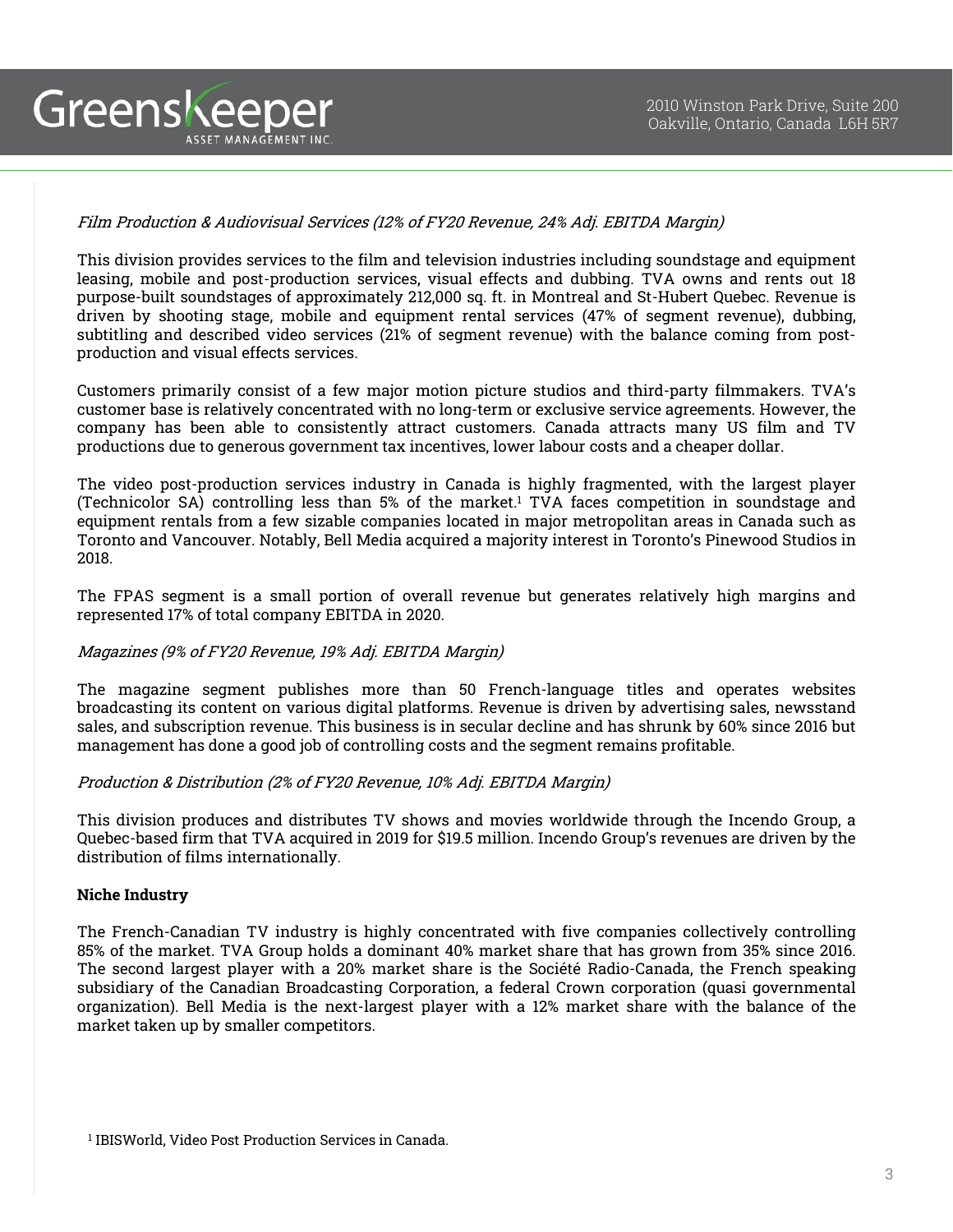Greenskeep ASSET MANAGEMENT INC

> The charts below provide market share breakdowns for the broadcasting and specialty channels. It is worth noting that TVA is the leading company in both areas.



Source: Company Filings

The Canadian media industry is highly regulated and Canadian media companies protected through various laws and regulations. The Canadian Radio-Television and Telecommunications Commission (CRTC) controls the issuance and renewal of licenses required to operate in the industry and their terms. For example, domestic broadcast regulations require that at least 50% of evening broadcasting time be allocated to Canadian programs. <sup>2</sup> Barriers to entry are created through these and similar regulations and TVA also benefits from sticky subscriber bases who habitually consume local news and sports content.

The larger threat to the industry is from online streaming services such as Netflix, Disney+, and Amazon Prime. As a result of this pressure, the traditional TV and home video sector in Canada is expected to decline at an annual rate of 0.5% through 2023. 3

However, we believe that TVA is likely to fare better than English-language Canadian broadcasters and specialty channels. The chart that follows illustrates that Netflix's penetration rate is significantly lower for French speaking Canadians. This is likely because most of Netflix's content is in English, and there are considerable informal differences in the dialect of French spoken in Québec (Québécois) and other parts of the world (Metropolitan French).

<sup>2</sup> TVA Group Annual Information Form (2020) 3 <https://www.pwc.com/ca/en/industries/entertainment-media/outlook-2019-2023.html>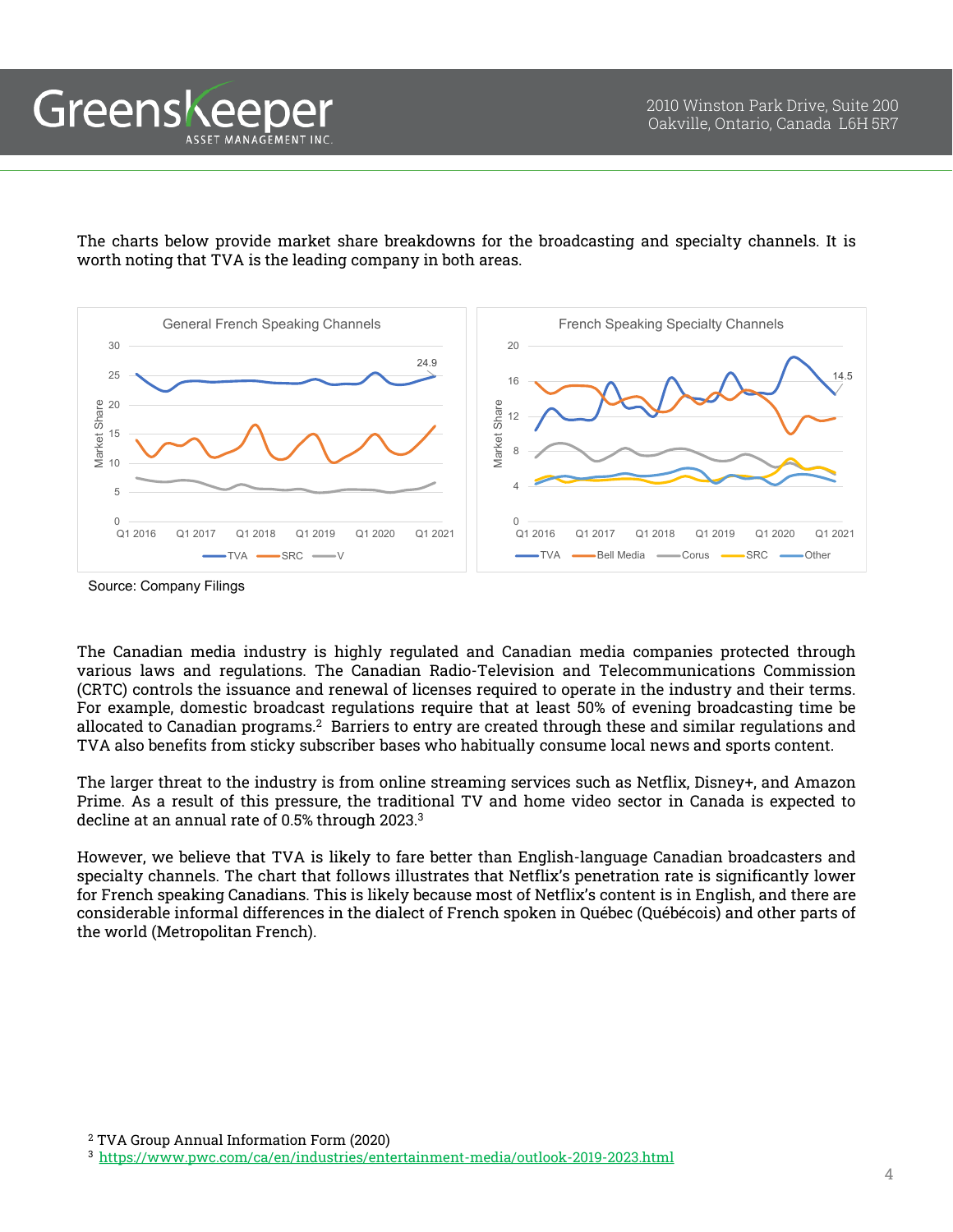**Greenskeeper** ASSET MANAGEMENT INC



The French-Canadian market is a niche market with total revenues of approximately \$1 billion. 4 Consequently, we believe that it is unlikely that Netflix and/or other large internet streaming companies will deploy significant resources developing content specifically tailored to French-Canadians.

In addition, the Canadian government is in the process of implementing legislation (Bill C-10) that will, for the first time, bring streaming services such as Netflix under the jurisdiction of the CRTC and impose obligations to make financial contributions to Canadian content. Shielding the Canadian media industry from competition from Canada's large neighbor to the south and preserving the culture of Frenchspeaking Canadians are both highly sensitive political issues in Canada. We believe that TVA Group will continue to benefit from additional CRTC and other government regulations that further protect domestic French-language media companies from foreign competition.

# **Investment Thesis and Analysis**

Our investment thesis for TVA is straightforward. TVA is a decent company (low double-digit ROIC) that generates consistent free cash flow, possesses a narrow moat (brand, scale, IP – regulatory licenses) and is trading at distressed prices. The market is valuing TVA as if the company is in rapid secular decline, which for reasons mentioned above, we do not believe to be the case.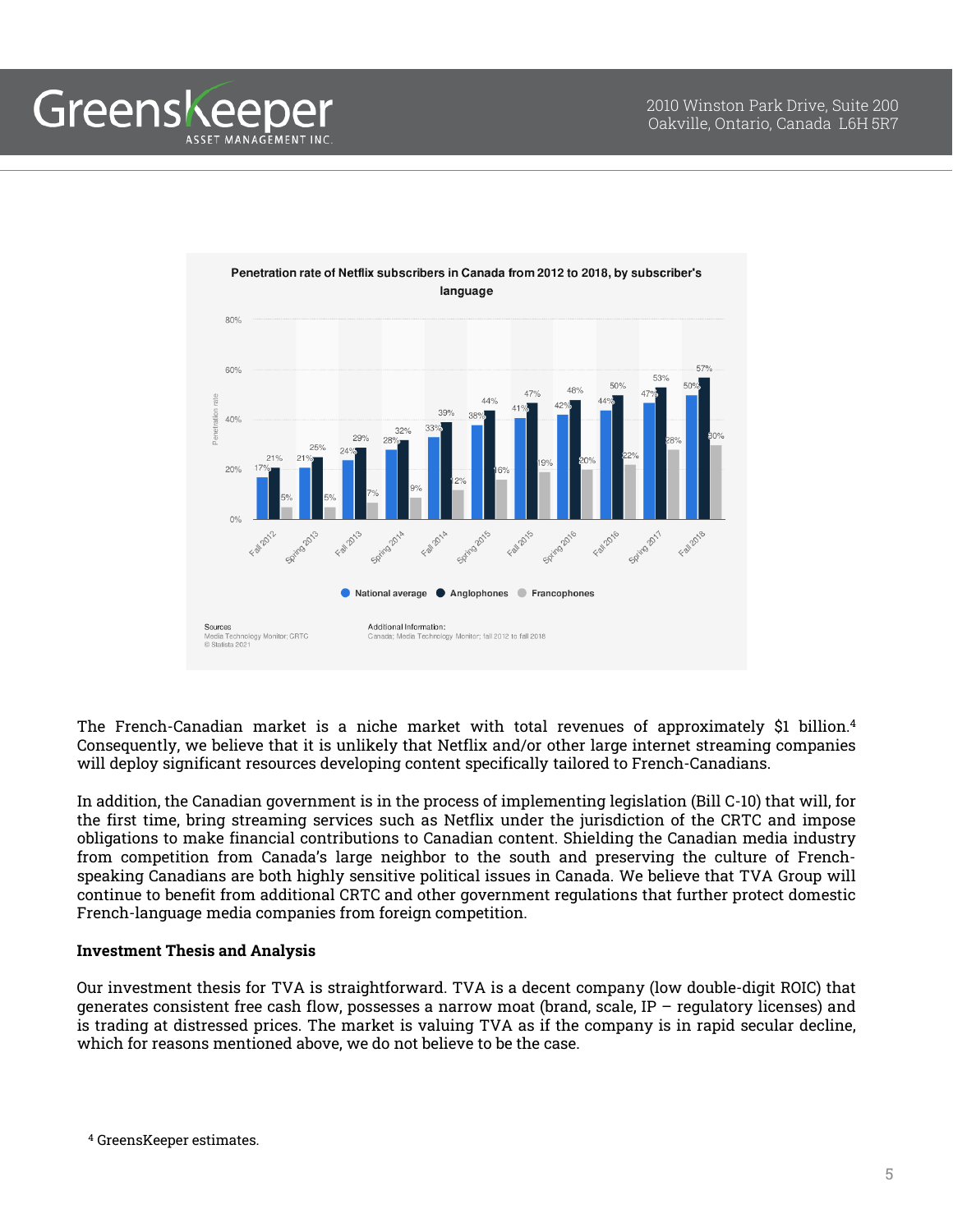In response to a slowly declining industry, management has been able to improve margins through cost restructurings and the closure of unprofitable specialty channels such as Argent in 2016. We assume these restructuring costs are recurring and have not added them back to EBITDA or our calculation of free cash flow.

Greenskeeper

ASSET MANAGEMENT INC



The core broadcasting business (TVA Network and specialty) has performed well, delivering stable revenues and decent margins. However, this doesn't tell the full story. The division's profits are being materially dragged down by one specialty channel in particular—TVA Sports —which has lost money in each of the past 8 years.

TVA Sports is a specialty channel that broadcasts every aspect of professional sports. TVA Sports was launched by the company in 2011. In 2014, in an aggressive effort to grow its subscriber base, TVA negotiated a 12-year deal to acquire the exclusive rights to most of the French-language broadcast of NHL games in Canada. Hockey is Canada's national sport and in Quebec, the Montreal Canadians are a quasi religion. Acquiring the rights has been a costly bet. We estimate that TVA Sports is paying approximately \$70 million per year for the NHL rights. Subscriber growth ensued since the contract began, but not at expected levels. An ongoing contract dispute with a distributor (Bell Media – the owner of RDS, a direct specialty channel competitor to TVA Sports) and the high costs of the license rights have resulted in TVA Sports losing money every year.

Although the company does not break out TVA Sports, we combed through regulatory filings in order to disaggregate the revenues and earnings of TVA's broadcasting segment. One caveat: as regulatory filings are slightly different than reported results (e.g., August reporting period vs. calendar quarters for TVA), the figures in the table below are inexact, but likely directionally correct. We were able to isolate the specialty channels from the broadcasting segment (TVA Network) and to also further segregate TVA Sports from the other specialty channels. The table below shows our estimated revenues, Adj. EBITDA and other metrics for the periods noted.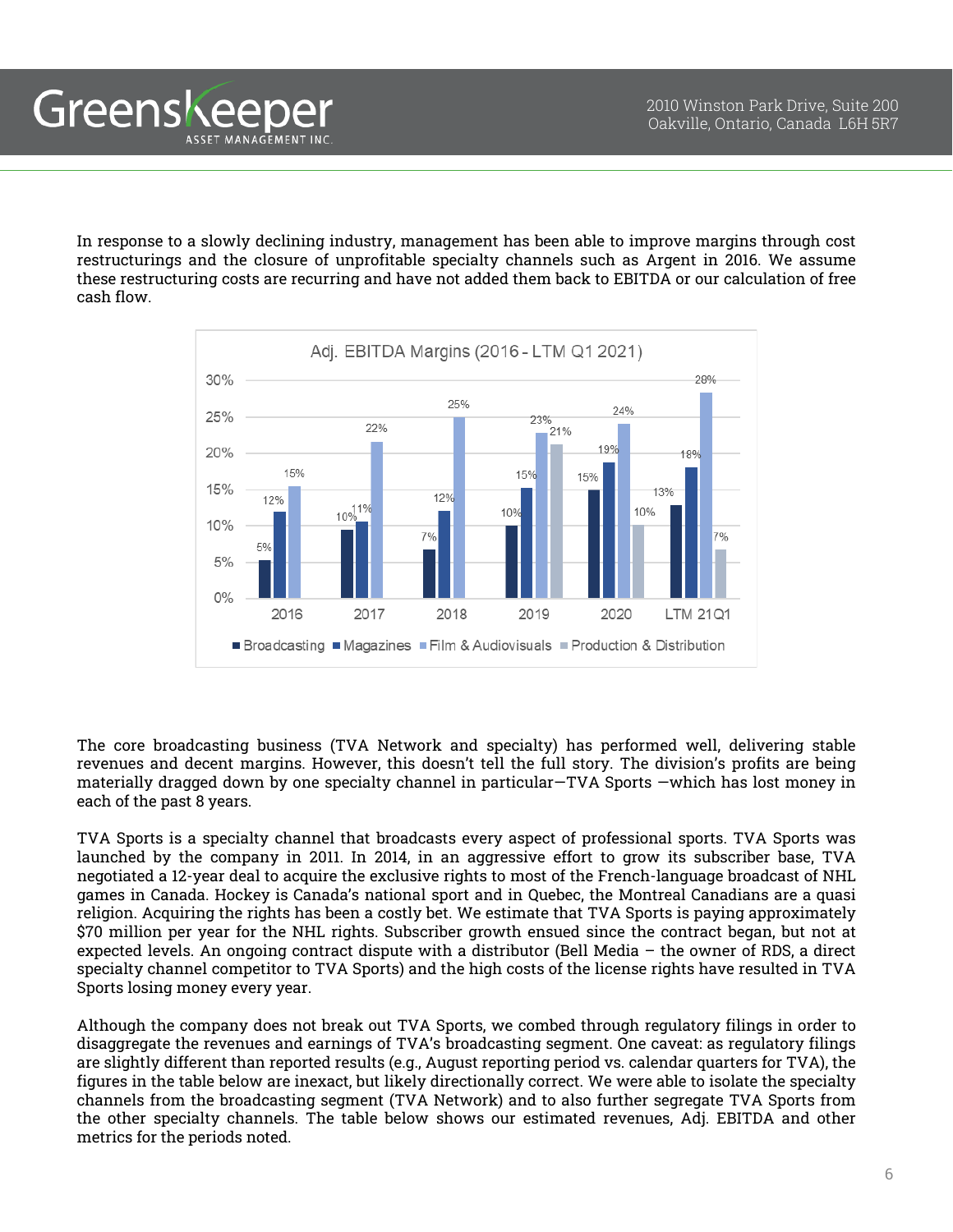| <b>Estimated Broadcasting Breakdown</b>         | 2016           | 2017           | 2018             | 2019           |
|-------------------------------------------------|----------------|----------------|------------------|----------------|
| <b>Broadcasting Segment</b>                     |                |                |                  |                |
| Revenue                                         | 418,893,000.0  | 450,327,000.0  | 421,354,000.0    | 432,238,000.0  |
| Adj. EBITDA                                     | 19,104,000.0   | 43,080,000.0   | 27,430,000.0     | 39,658,000.0   |
| Implied for TVA Network + TVA Films/Productions |                |                |                  |                |
| Revenue                                         | 240,125,859.0  | 247,742,329.0  | 227,210,109.0    | 233,952,122.0  |
| Growth                                          |                | 3%             | $-8%$            | 3%             |
| Adj. EBITDA                                     | 28,454,877.4   | 38,196,338.1   | 24,545,136.7     | 26,201,763.0   |
| Margin                                          | 12%            | 15%            | 11%              | 11%            |
| <b>Specialty ex-TVA Sports</b>                  |                |                |                  |                |
| Revenue                                         | 97,136,344.0   | 98,239,817.0   | 99,257,519.0     | 103,110,659.0  |
| Growth                                          |                | 1%             | 1%               | 4%             |
| Adj. EBITDA                                     | 21,440,900.6   | 23,413,989.9   | 21,704,371.3     | 27,489,524.0   |
| Margin                                          | 22%            | 24%            | 22%              | 27%            |
| <b>TVA Sports</b>                               |                |                |                  |                |
| Revenue                                         | 81,630,797.0   | 104,344,854.0  | 94,886,372.0     | 95,175,219.0   |
| Adj. EBITDA                                     | (30,791,778.0) | (18,530,328.0) | (18, 819, 508.0) | (14,033,287.0) |
| <b>Broadcasting ex-TVA Sports</b>               |                |                |                  |                |
| Revenue                                         | 337,262,203.0  | 345,982,146.0  | 326,467,628.0    | 337,062,781.0  |
| Growth                                          |                | 3%             | $-6%$            | 3%             |
| Adj. EBITDA                                     | 49,895,778.0   | 61,610,328.0   | 46,249,508.0     | 53,691,287.0   |
| Margin                                          | 15%            | 18%            | 14%              | 16%            |

*Source: CRTC data, GreensKeeper analysis*

Based on our analysis, we believe that TVA Network generates stable revenues and earns a low doubledigit EBITDA margin. The specialty channels (ex-TVA Sports) exhibit slow revenue growth and Adj. EBITDA margins that are in the 22%-27% range. TVA Sports loses approximately \$15-20 million per year (down from \$31 million).

Management has recently restructured the TVA Sports offering in order to lower costs and reduce the specialty channel's annual losses. But we assume that this situation is unlikely to materially improve until the contract comes up for renewal at the end of the 2025/2026 NHL season. At that point, management could renegotiate the NHL deal at a lower cost, forego renewal, sell the channel, or close the specialty channel altogether. All these scenarios would lead to a significant lift in earnings. We do not factor this scenario into our valuation and assume the sports business continues to lose money at current levels.

Overall, the broadcasting segment is a decent business earning attractive margins but saddled with a money-losing sports channel that is unlikely to materially improve for another five years. It is worth mentioning that the launch of TVA Sports and its expensive NHL gambit led to a significant deterioration in the profitability of competitor RDS (owned by Bell Media). We believe there is the potential for rational competition to eventually emerge, but we do not factor it into our valuation.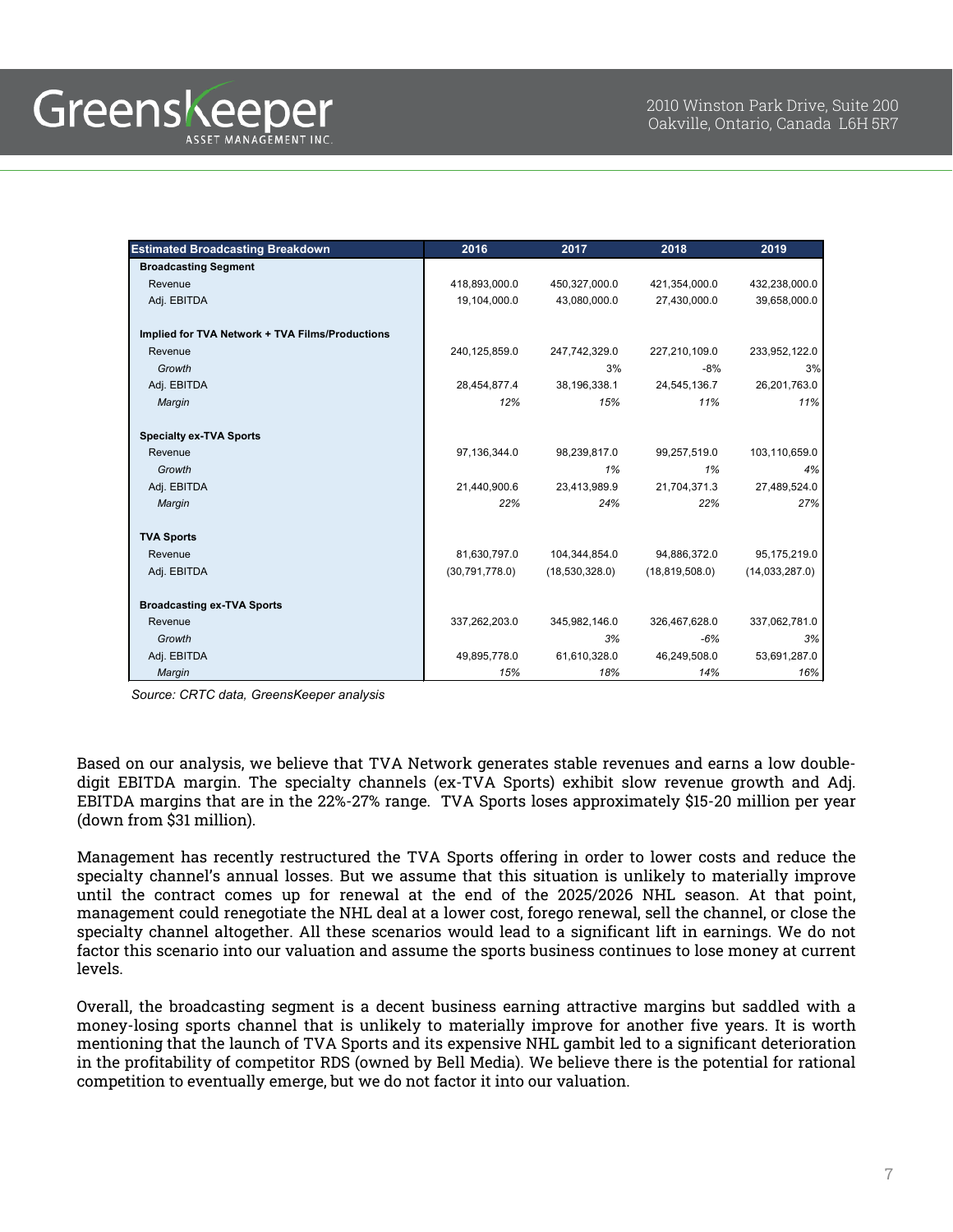TVA's Magazine business has declined rapidly but has managed to remain profitable. We believe the Magazine segment will eventually lose money as sales continue to decline and additional cost cutting will likely not be sufficient to compensate (operating deleverage). The FPAS segment has exhibited strong growth largely due to the increasing investment in new content by producers. We expect growth is the FPAS segment will continue as the industry is currently capacity constrained and additional supply takes time to construct. Provided that rentals continue to be secured, this is a high margin business, consistently generating EBITDA margins above 20%. Lastly, the Production & Distribution segment is still in its early days for TVA. It is unclear how it will perform going forward, given TVA has only had one year of results that are not distorted by COVID-19. Based on the 2019 figures, this business looks promising, but remains a very small portion of revenue (~2%).

Greenskeeper

ASSET MANAGEMENT INC.

| <b>Historical Performance</b>         | 2017      | 2018      | 2019     | 2020      | <b>LTM</b> |
|---------------------------------------|-----------|-----------|----------|-----------|------------|
| <b>Revenues</b>                       |           |           |          |           |            |
| <b>Broadcasting</b>                   | 439,149   | 417,597   | 443,754  | 408,741   | 415,512    |
| Magazines                             | 94,583    | 77,708    | 56,598   | 46,318    | 54,042     |
| Film & Audiovisual Services           | 67,073    | 68,447    | 71,259   | 58,664    | 51,189     |
| Production and distribution (Incendo) | 0         | $\Omega$  | 13,371   | 11,432    | 8,974      |
| Cross-sectoral elements               | (11,098)  | (11, 842) | (15,072) | (17, 011) | (17, 899)  |
| <b>Total Revenue</b>                  | 589,707   | 551,910   | 569,910  | 508,144   | 511,818    |
| <b>Revenue Growth</b>                 |           |           |          |           |            |
| <b>Broadcasting</b>                   | 2.7%      | (4.9%     | 6.3%     | (7.9%     | 1.7%       |
| Magazines                             | (18.3%)   | (17.8%)   | (27.2%)  | (18.2%)   | 16.7%      |
| Film & Audiovisual Services           | 13.1%     | 2.0%      | 4.1%     | (17.7%)   | (12.7%)    |
| Production and distribution (Incendo) |           |           |          | (14.5%)   | (21.5%)    |
| <b>Total Revenue Growth</b>           | (0.2%)    | (6.4%)    | 3.3%     | (10.8%)   | 0.7%       |
| <b>Adjusted EBITDA</b>                |           |           |          |           |            |
| <b>Broadcasting</b>                   | 41,867    | 28,085    | 44,496   | 60,976    | 53,726     |
| Magazines                             | 10,020    | 9,347     | 8,639    | 8,675     | 9,774      |
| Film & Audiovisual Services           | 14,494    | 17,085    | 16,253   | 14,079    | 14,535     |
| Production and distribution (Incendo) | 0         | 0         | 2,838    | 1,153     | 599        |
| Cross-sectoral elements               | 0         | 0         | 214      | 423       | 301        |
| <b>Total Adjusted EBITDA</b>          | 66,381    | 54,517    | 72,440   | 85,306    | 78,935     |
| <b>Adjusted EBITDA Margin</b>         |           |           |          |           |            |
| <b>Broadcasting</b>                   | 9.5%      | 6.7%      | 10.0%    | 14.9%     | 12.9%      |
| Magazines                             | 10.6%     | 12.0%     | 15.3%    | 18.7%     | 18.1%      |
| Film & Audiovisual Services           | 21.6%     | 25.0%     | 22.8%    | 24.0%     | 28.4%      |
| Production and distribution (Incendo) | na        | na        | 21.2%    | 10.1%     | 6.7%       |
| <b>Total Adjusted EBITDA Margin</b>   | 11.3%     | 9.9%      | 12.7%    | 16.8%     | 15.4%      |
| <b>Net Income</b>                     | (15, 951) | 8,893     | 16,452   | 32,317    | 28,578     |
| Margin (%)                            | (2.7%)    | 1.6%      | 2.9%     | 6.4%      | 5.6%       |
| Free Cash Flow (ex. WC)               | 37,778    | 29,912    | 37,681   | 48,560    | 45,494     |
| Margin (%)                            | 6.4%      | 5.4%      | 6.6%     | 9.6%      | 8.9%       |
| <b>Free Cash Flow</b>                 | 10,884    | 22,884    | 15,964   | 31,726    | 26,776     |
| Margin (%)                            | 1.8%      | 4.1%      | 2.8%     | 6.2%      | 5.2%       |

Source: Company Filings, GreensKeeper Analysis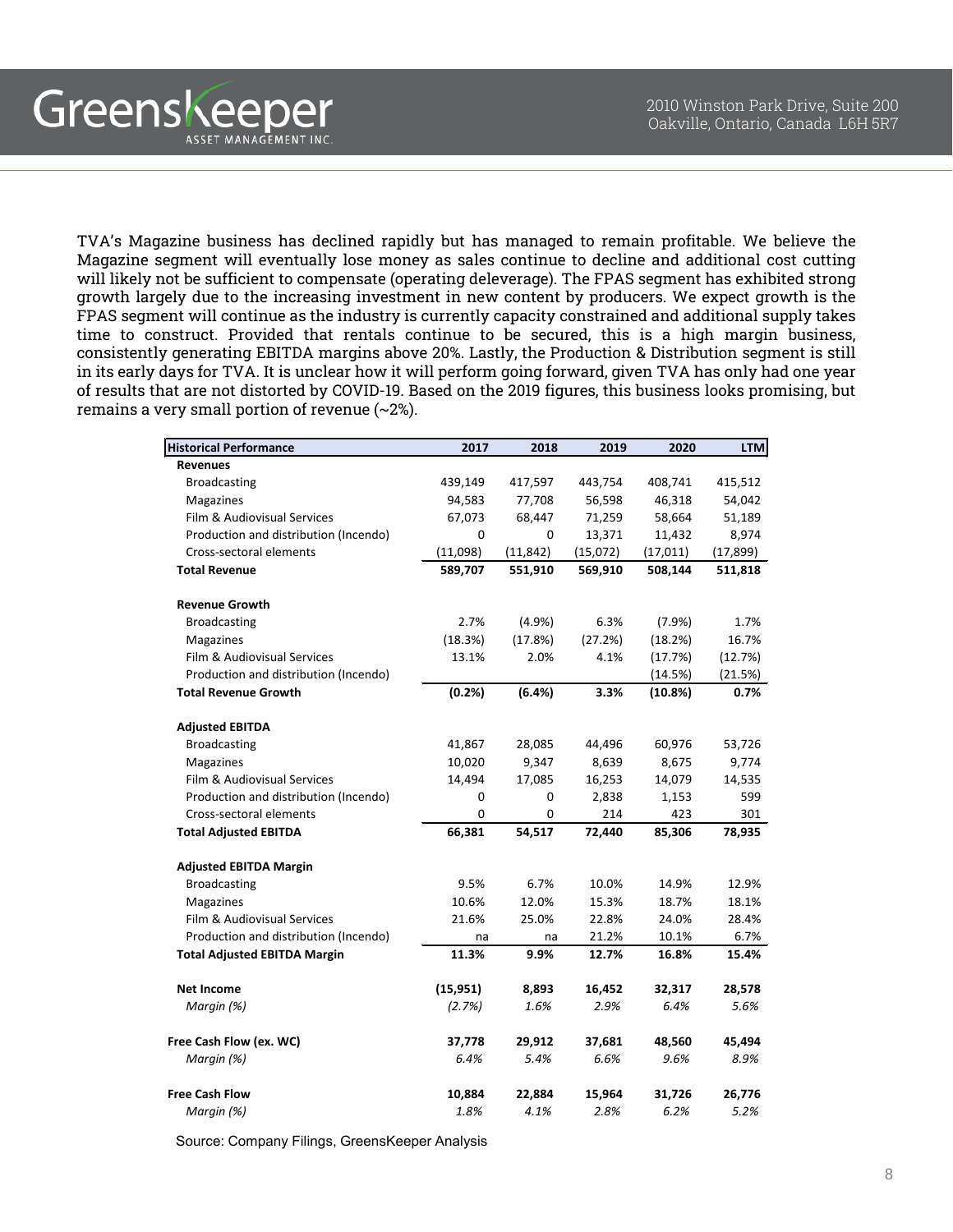At the current share price of \$2.85, the company's stock offers a free cash flow yield of 31% based on pre-COVID (2019) results (or 38% LTM). We believe that 2020 and LTM EBITDA results may be somewhat overstated due to deferred amortization of NHL broadcasting rights owing to the delayed NHL season. This effect will reverse over Q2 2021.

Over the past four years, TVA has been able to consistently generate a ROIC of between 8-15%. We show ROIC calculated using NOPAT and our calculation of the company's Owner Earnings. 5



Given TVA's narrow moats (brand, scale, IP – regulatory licenses) we believe that the company will be able to continue to earn a ROIC of 10%. For a firm with a double-digit ROIC, low debt, stable-to-growing market share over the past 5 years, and declining revenue of 1.0% per year, we posit that a conservative P/E multiple would be at least 6.0x and potentially as high as 8.0x if TVA can deliver growth. With the company's stock currently trading at 2.7x LTM Owner Earnings and offering a 38% free cash flow yield, we believe that investors at current prices are being offered an attractive price and a significant margin of safety.

## **Ownership Structure**

Greenskeeper

ASSET MANAGEMENT INC

TVA has two classes of common shares outstanding. Class A (voting) and Class B (non-voting). The Class A shares are owned by TVA's parent company, QMI. QMI also indirectly owns approximately 65% of the Class B shares outstanding. Consequently, TVA is controlled by QMI and ultimately by Pierre Karl Péladeau, the CEO of Quebecor Inc. (TSX:QBR.B). The remaining 35% of Class B shares outstanding are publicly traded. The public float is approximately \$39 million which, as mentioned previously, is likely one of the reasons why we believe that the stock is mispriced.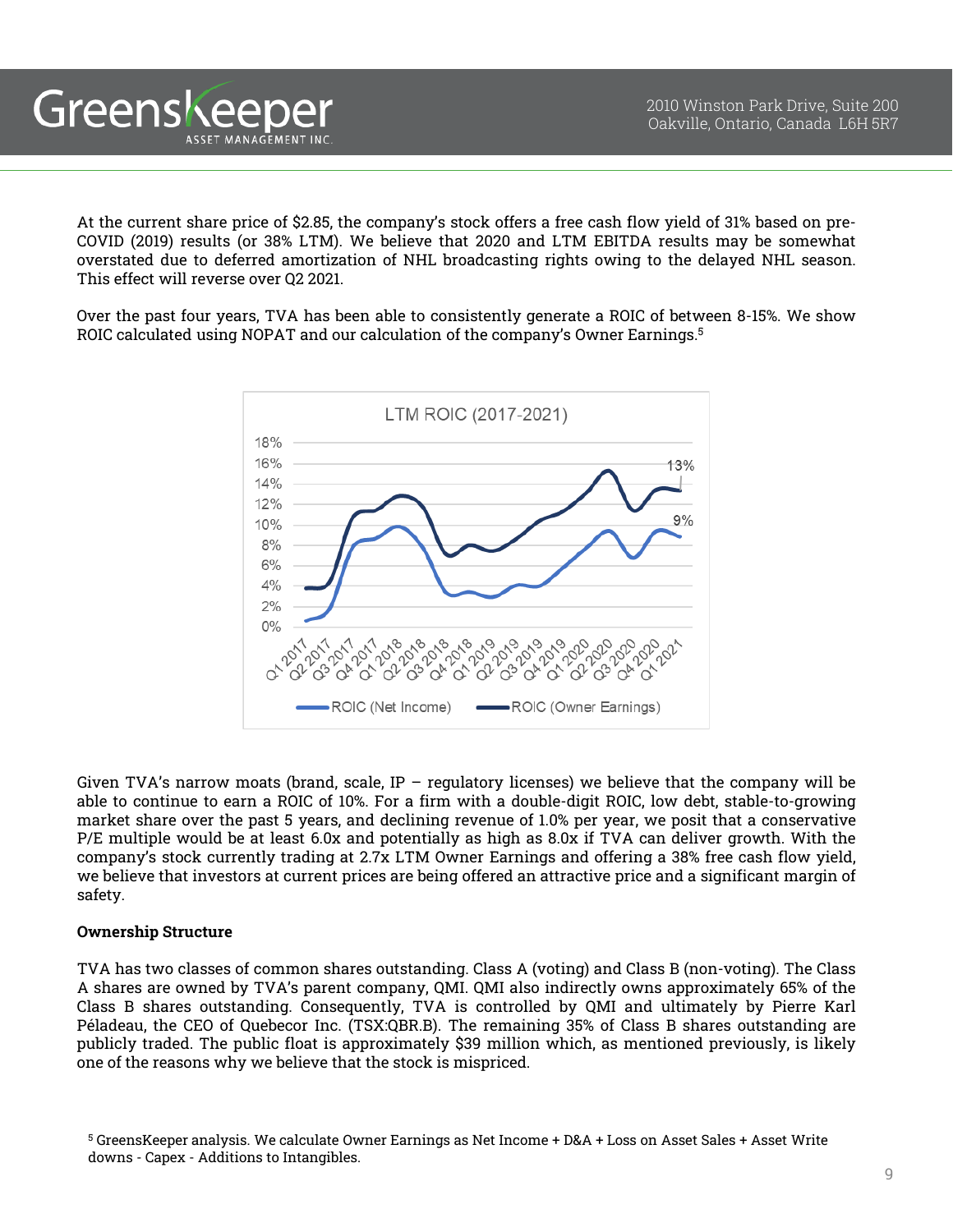## **Balance Sheet**

TVA has a solid balance sheet. As of Q1 2021, the company had only \$21.6 million of net debt and gross debt equal to 0.3x LTM EBITDA. Working Capital has recently been built up in 2020 through increasing current Audiovisual Content (think of this as Inventory). This was a result of the postponement of the NHL 2020-2021 and is likely to unwind in the coming quarter.

#### **COVID-19**

TVA was negatively impacted by the COVID-19 pandemic in 2020 due to declining advertising spend (down 14% y/y) and lockdown restrictions making soundstage production unfeasible (17% revenue decline y/y). As the pandemic abates, we believe that these impacts will reverse and there are some recent signs of improvement. For example, advertising revenue rebounded in Q1 2021 to Q1 2020 pre-COVID levels.

The negative impacts from COVID-19 were mitigated by various government pandemic-related benefit programs. The largest of these programs was a \$29 million reduction in employee costs due to the Canada Emergency Wage Subsidy (CEWS). Roughly 27% of the Magazine segment's revenue in 2020 (17% in 2019) was attributable to funding from the Canada Periodical Fund,<sup>7</sup> which increased funding levels in response to COVID-19 (\$12.5 million in 2020 vs. \$9.6 million in 2019). As these government programs are curtailed, they should be largely offset by improving revenues.

## **Valuation**

The table below summarizes TVA's financial results for the past four years and our base case which is built upon what we believe are conservative assumptions. Our base case derives an intrinsic value of \$6.47 per TVA shares or more than double the current share price.

|                                                     | 2017A       | 2018A     | 2019A    | 2020A     | 2021E     | 2022E     | 2023E     | 2024E     | 2025E     |
|-----------------------------------------------------|-------------|-----------|----------|-----------|-----------|-----------|-----------|-----------|-----------|
| Growth - Base                                       |             |           |          |           |           |           |           |           |           |
| <b>Broadcasting</b>                                 | 2.7%        | (4.9%)    | 6.3%     | (7.9%)    | 3.0%      | (1.0%)    | (1.0%     | (1.0%)    | (1.0%     |
| Magazines                                           | (18.3%)     | (17.8%)   | (27.2%)  | (18.2%)   | (18.0%)   | (18.0%)   | (18.0%)   | (18.0%)   | (18.0%)   |
| Film & Audiovisuals                                 | 13.1%       | 2.0%      | 4.1%     | (17.7%)   | 5.0%      | 5.0%      | 5.0%      | 3.0%      | 3.0%      |
| Production and distribution                         | na          | na        | na       | (14.5%)   | 2.0%      | 2.0%      | 2.0%      | 2.0%      | 2.0%      |
| Revenue                                             |             |           |          |           |           |           |           |           |           |
| <b>Broadcasting</b>                                 | 439,149     | 417,597   | 443,754  | 408,741   | 421,003   | 416,793   | 412,625   | 408,499   | 404,414   |
| Magazines                                           | 94,583      | 77.708    | 56,598   | 46,318    | 37.981    | 31,144    | 25,538    | 20,941    | 17,172    |
| Film & Audiovisuals                                 | 67,073      | 68,447    | 71,259   | 58,664    | 61,597    | 64,677    | 67,911    | 69,948    | 72,047    |
| Production and distribution                         | $\mathbf 0$ | 0         | 13,371   | 11,432    | 11.661    | 11,894    | 12,132    | 12,374    | 12,622    |
| Cross-sectoral elements                             | (11,098)    | (11, 842) | (15,072) | (17, 011) | (15, 967) | (15, 735) | (15, 546) | (15, 353) | (15, 188) |
| <b>Total Revenue</b>                                | 589,707     | 551,910   | 569,910  | 508,144   | 516,275   | 508,773   | 502,660   | 496,410   | 491,067   |
| Growth (%)                                          | (0.2%)      | $(6.4\%)$ | 3.3%     | (10.8%)   | 1.6%      | (1.5%)    | (1.2%)    | (1.2%)    | (1.1%)    |
| <b>EBITDA</b>                                       | 66,381      | 54,517    | 72,440   | 85,306    | 62,832    | 60,684    | 59,053    | 57,256    | 55,778    |
| Margin (%)                                          | 11.3%       | 9.9%      | 12.7%    | 16.8%     | 12.2%     | 11.9%     | 11.7%     | 11.5%     | 11.4%     |
| Less: Capex                                         | 23,395      | 16,916    | 18,827   | 16,169    | 17,037    | 16,790    | 16,588    | 16,382    | 16,205    |
| Less: Financial Expenses                            | 2,449       | 3,285     | 3,892    | 2,535     | 2,581     | 2,544     | 2,513     | 2,482     | 2,455     |
| Less: Rationalization Cost of Operations and Others | 6,390       | 1,669     | 5,890    | 6,197     | 5,163     | 5,088     | 5,027     | 4,964     | 4,911     |
| Less: Income Taxes                                  | (3,631)     | 2,735     | 6,150    | 11,845    | 4,737     | 4,359     | 4,082     | 3,765     | 3,509     |
| Less: Share of Profit in Associated Companies       | (445)       | (684)     | (485)    | (942)     | (516)     | (509)     | (503)     | (496)     | (491)     |
| Less: Lease Principal Payments                      | $\Omega$    | 0         | (4,040)  | (3, 394)  | (3,001)   | (2, 175)  | (1,672)   | (1, 124)  | (1, 118)  |
| Less: Non-Controlling Interest                      | 290         | 0         | 230      | 24        | 0.00      | 0.00      | 0.00      | 0.00      | 0.00      |
| <b>Levered Free Cash Flow</b>                       | 37,933      | 30,596    | 41,976   | 52,872    | 36,831    | 34,587    | 33,018    | 31,284    | 30,306    |
| Margin (%)                                          | 6.4%        | 5.5%      | 7.4%     | 10.4%     | 7.1%      | 6.8%      | 6.6%      | 6.3%      | 6.2%      |

 $7$  The Canada Periodic Fund was established in 2010 by the Government of Canada and provides financial assistance to the Canadian magazine and non-daily newspaper industries so they can continue to produce Canadian content.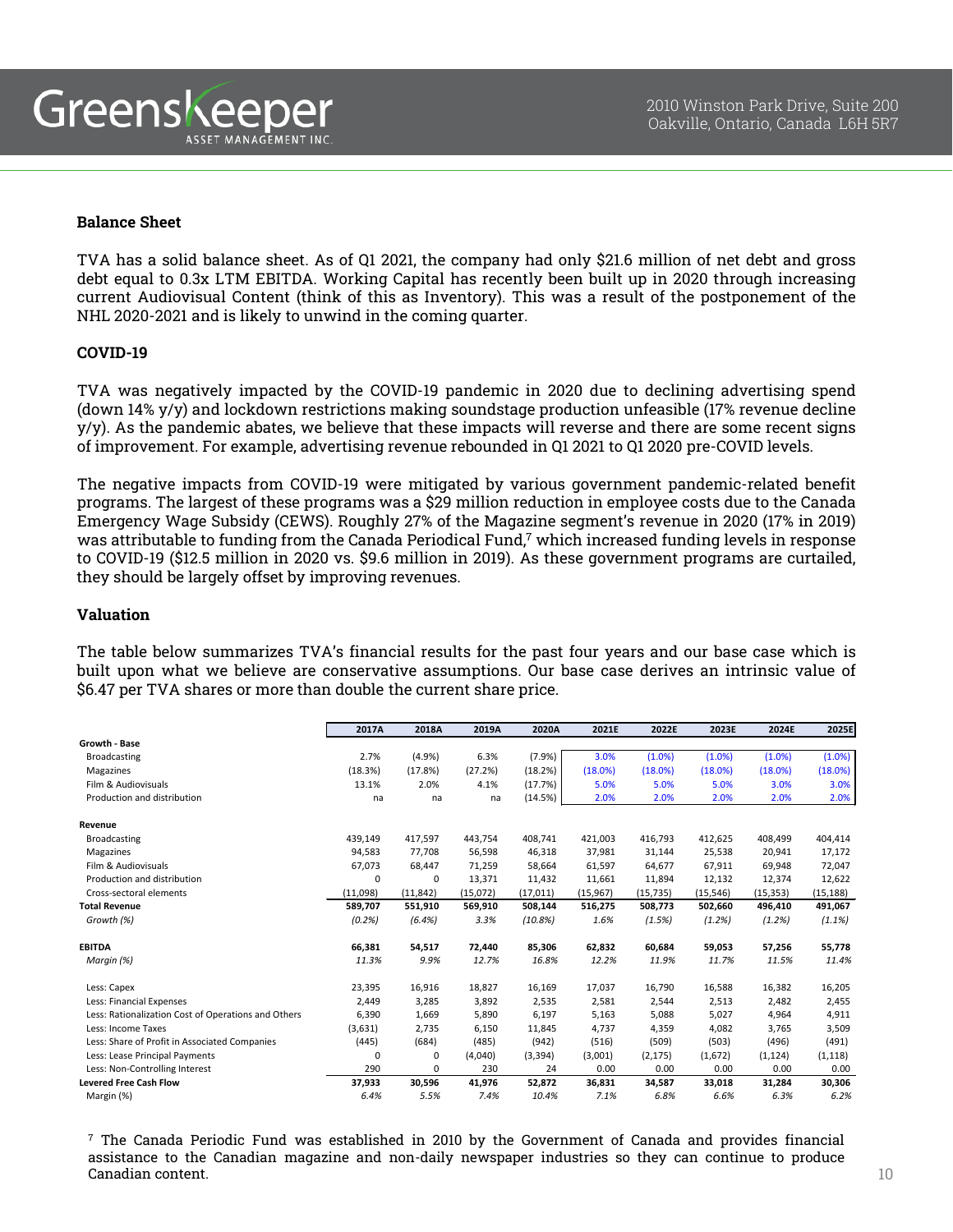In our base case, we assume the Broadcasting segment fails to rebound to pre-COVID levels and slowly declines at a rate of 1% from 2022-2025. We assume that the Magazine business continues to decline at historical rates of 18% per annum. Driven by supply scarcity and excess demand, the FPAS segment exhibits strong growth in-line with historical rates pre-COVID and levels off in 2024 and 2025. The Production & Distribution segment grows at inflation. Overall, total revenue in 2021 rebounds modestly from COVID bottoms and declines at ~1% into perpetuity.

On the cost front, we adjusted employee costs for the \$29 million CEWS subsidy that will soon disappear. We otherwise assume that employee costs remain flat going forward. Content costs remain variable and at a constant percent of sales inline with historical results. Printing and Distribution costs decline slower than revenue declines in the Magazine segment result in negative operating leverage. All other costs are held at historical levels.

Consolidated EBITDA margins fall below pre-COVID highs and level-off at historical levels (low doubledigits). Capex remains a constant percentage of sales and is less than depreciation given the declining long-term nature of the business. We use a discount rate of 10% and assume that free cash flow declines at -1% per year into perpetuity. Based on these assumptions in our Base Case, we derive an intrinsic value of \$6.47 per share (+127% upside).

In our Bear Case, we assume the broadcasting segment never sees growth again and revenue declines at a rate of 2% per year from 2021-2025. The decline rate of the Magazine segment accelerates. The FPAS and Production & Distribution segments do not grow. The assumptions regarding fixed and variable costs remain largely the same as our base case. As a result, margins quickly deteriorate, and the company loses money into perpetuity after 2024. Under these circumstances, we derive an intrinsic value of \$3.07 per share, or slightly above where the stock is currently trading.

It is unnecessary to lay out our bull case. Even under our base case scenario, we believe that the investment opportunity in TVA.B is attractive.

## **Risks**

Greenskeeper

ASSET MANAGEMENT INC

One material risk to the business is poor capital allocation by management, which could take the form of an overpriced and/or ill-advised acquisition. We believe that this scenario is unlikely given management's track record. For example, TVA acquired the Évasion and Zeste specialty channels from Serdy Média in 2019. The purchase price of approximately \$24 million represented less than 5.0x EBIT. As another example, the company's Production and Distribution segment was established via the acquisition of the Incendo Group in 2019. We estimate that the purchase price represented a 5-6x EBITDA multiple. Finally, the company's FPAS segment was established in 2015 through the acquisition of MELS for \$116.1 million representing approximately 8x NTM EBITDA. The FPAS segment continues to perform well, and we believe the price paid reasonable. If we applied this same multiple to the FPAS segment today, it would approximately equal the company's entire market cap (and the remaining three divisions being offered for free). Overall, we believe that management has remained disciplined in its acquisitions.

In addition to the risks cited in this report, TVA and its related industries are subject to a wide variety of risks including loss of government support, faster than expected cord-cutting, increased competition from other mediums for advertising dollars, the inability to continue to attract large customers in the FPAS segment, etc.. The company's cost structure is highly fixed which could pose a risk in periods of economic contraction.

Please review the company's latest Annual Information Form and other public filings for additional risk factors. Conduct your own research before making any investment decisions.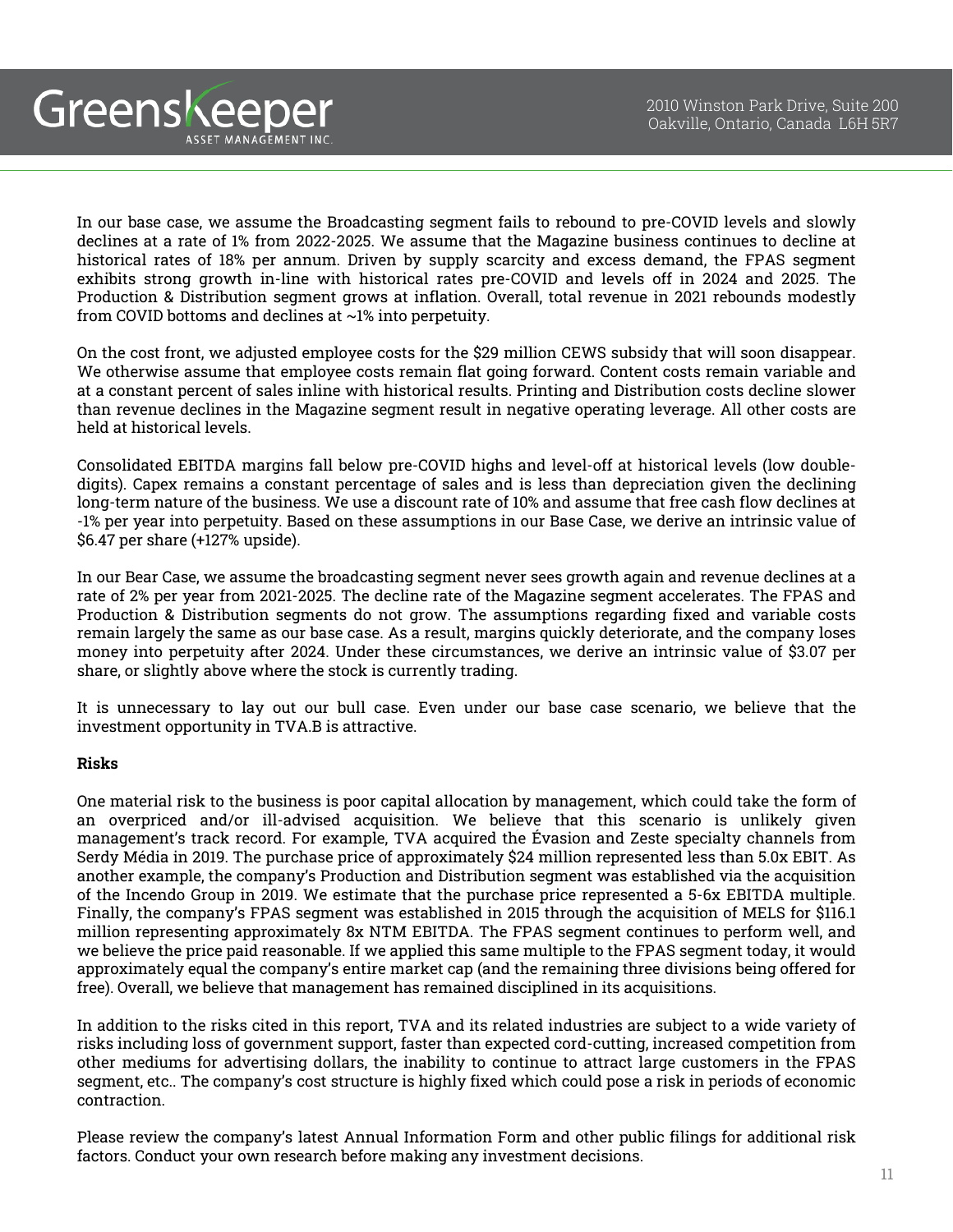

## **Summary**

TVA Group Inc. (TVA) is the largest French-Canadian broadcasting and magazine company in Canada by market share. TVA currently earns a double-digit ROIC and is trading at 2.7x LTM P/E and a 38% free cash flow yield. The company has almost no debt. With a market capitalization of \$124 million and a public float of only \$39 million, TVA attracts little analyst coverage and is not well-known by the investment community. The combination of these factors leads to the potential for significant mispricing.

Given TVA's narrow moats (brand, scale, IP – regulatory licenses) we believe that the company will be able to continue to earn a ROIC of 10%. For a firm with decent returns on capital, low debt, stable-togrowing market share and modestly declining revenue (1.0% per year), we believe that investors at current prices are being offered an attractive price and a significant margin of safety. Under our base case we derive an intrinsic value of \$6.47 per TVA share or more than double the current share price.

The opportunity to purchase shares in a leading company with a track record of delivering consistent free cash flow at such a wide discount to intrinsic value comes along infrequently. We believe that TVA's business is unlikely to materially deteriorate over the medium term. Consequently, we believe that an investment in TVA at current market prices should deliver attractive financial returns.